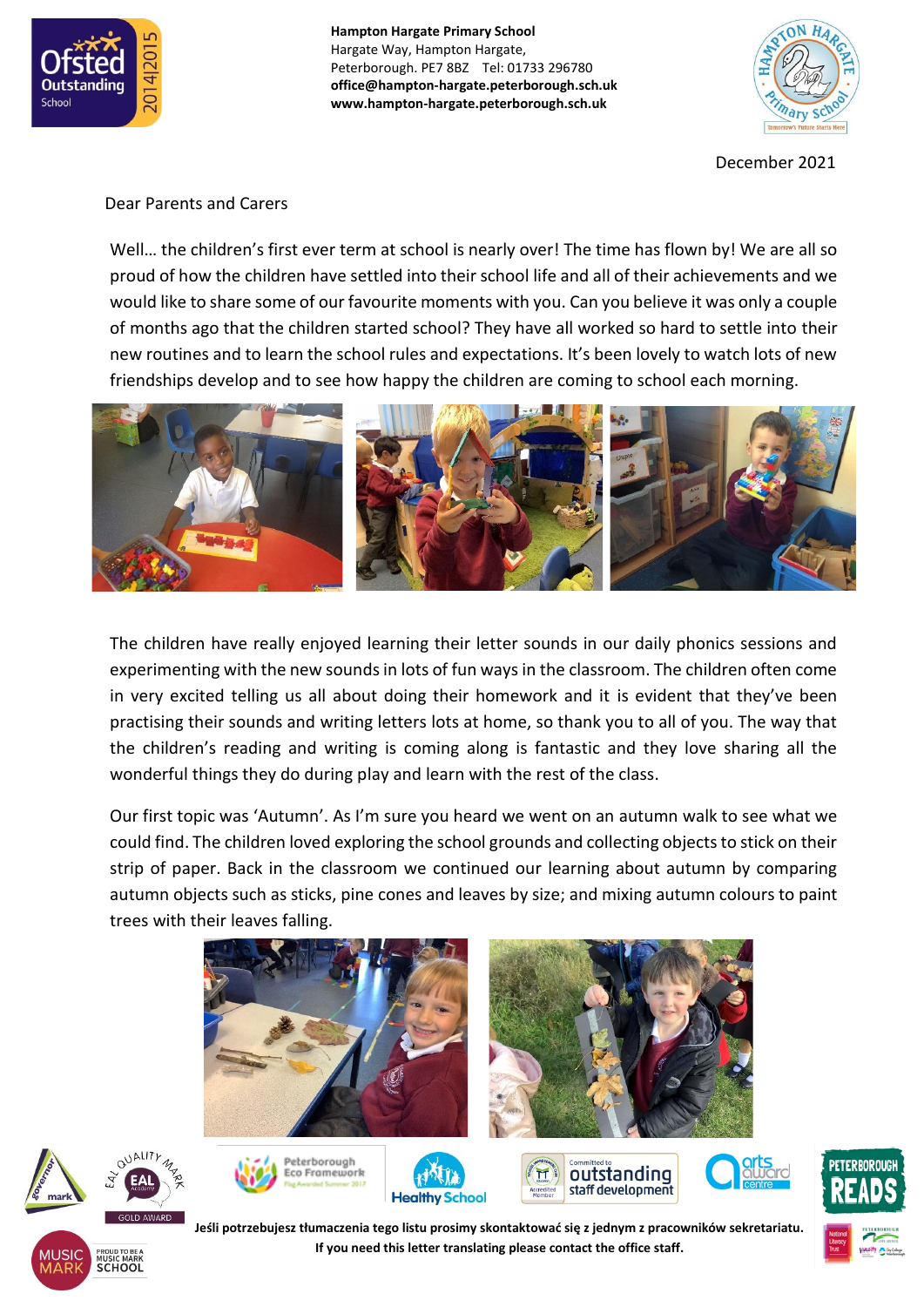A lot of our learning this half-term has been based around festivals. Straight after half term we learnt about Bonfire Night. We learnt about Guy Fawkes and we made bonfire pictures on the iPads.

Our next theme was Diwali. We enjoyed writing firework words for example 'pop', 'bang' and 'whizz' and we made Diwali cards. We loved making up Diwali dances in the outdoor area. We were very proud of the Diva pots we made and we were excited to take them home.



A highlight of the term was writing letters to Father Christmas. We enjoyed taking them to the post box and we are waiting patiently for a reply! We were very excited about our visit to CSK church. After walking to the Church, we listened to the Nativity story, we also learnt about how Christians celebrate Christmas. On returning to school we made simple maps to show the route we took to get to the church.

As a whole school we decorated the main school corridor for our annual Winter Wonderland Display. The theme this year was 'Christmas around the World'. In Reception we learnt about how Christmas is celebrated in Poland.

It really has been a great term for all of us in Reception. We would like to thank all of the fantastic Teaching Assistants who have worked so hard alongside us to help the children settle in and to support them with their work.

And finally, we would all like to thank you too for all of your help and support. We hope you all have a wonderful Christmas holiday and we look forward to hearing all about what the children have been doing when we see them again in the New Year.

Mrs Colley, Mrs Cordes, Mrs Cullen and Mrs Kaur